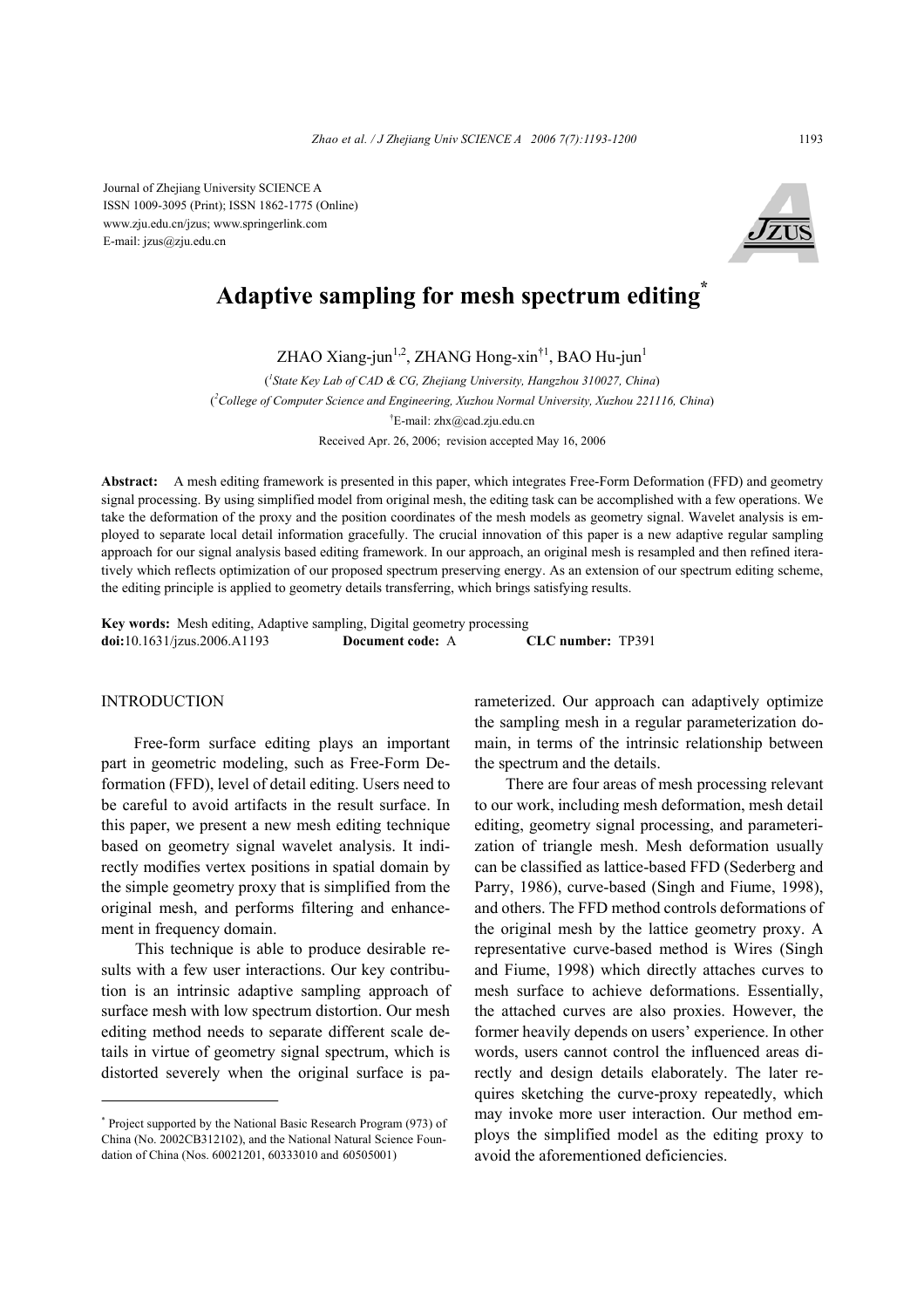Mesh editing can be performed at various resolutions to achieve both global control and local editing (Forsey and Bartels, 1988; Zorin *et al.*, 1997; Kobbelt *et al.*, 1998). In particular, Kobbelt *et al*. introduced a multi-resolution editing technique of arbitrary topology mesh, in which the multi-resolution structure is established by using the mesh decimation algorithm and the detail encoding technique. Users perform editing operation at an appropriate coarse resolution. Original mesh details are superimposed upon the resulting mesh to achieve a final solution. This method only gives users limited interaction freedom. In contrast, the method in this paper can achieve better shape control by specifying the spectrum as distributed constraints over the editable mesh region. Moreover, it does not need a multiresolution mesh representation which requires maintaining a fussy data structure.

By taking geometry attribute as digital signal, geometry signal processing can tackle the large geometry data much more conveniently (Guskov *et al.*, 1999; Gu *et al.*, 2002; Zhou, 2002). Especially, Zhou *et al.*(2002) introduced a unified framework of digital signal processing, by regularly sampling the spherical parameterization of an arbitrary mesh. Their method transforms the original geometry attribute into spherical signal and applies a large variety of the signal processing techniques. To avoid the spectrum distortion of parameterization, they proposed an adaptive sampling method which keeps the consistency between the sampling density and the vertex density of the original mesh, although the vertex density is not the intrinsic feature of mesh surface. While our sampling method fully considers the intrinsic feature of the geometry signal spectrum, and is able to preserve uninjured detail scale.

Mesh parameterization is the foundation of many mesh processing tasks. Usually the consistent parameterizations (Praun *et al.*, 2001; Kraevoy and Sheffer, 2004) usually first construct an aligned base model between two or among more models, and then perform parameterization of each patch on the base model. Single mesh parameterization was discussed in (Desbrun *et al.*, 2002). Yoshizawa *et al*.(2004) presented a fast and simple stretch-minimizing parameterization method, which starts from the Floater shape that preserves parameterization, and then optimizes the parameterization gradually by minimizing a weighted quadratic energy.

In order to deal with large-scale and complex mesh model, divide-and-conquer is a general strategy. Because of the simplicity and flexibility of triangle mesh, we mainly tackle triangle mesh which has the same topology as the planar disc.

The rest of the paper is organized as follows. In Section 2, we introduce the mesh editing principle based on the geometry signal wavelet analysis. In Section 3, we present a strategy to preserve consistency of parameterization, when the topological connectivity of the geometry proxy is modified. In Section 4, we provide several examples and extended applications of our method. Finally, we conclude and discuss future work.

## MESH EDITING FRAMEWORK WITH GE-OMETRY SIGNAL WAVELET ANALYSIS

Geometry signal is a generic term of all attributes adhering to mesh vertex, including position coordinates, normal vector, texture coordinates, reflection coefficients etc., which can be represented as a piecewise linear function (Zhou, 2002).

Spatial domain editing and frequency domain processing are two major aspects of our mesh editing method based on geometry signal wavelet analysis. For spatial domain editing, the simplified model is used as the geometry proxy. When the simplified model is modified, its deformations are converted into digital geometry signals which are filtered, enhanced or processed in frequency domain. Then the processed deformation signals are cumulated to the original model and the resulting model in 3D space is obtained. The main steps of our wavelet editing approach are:

1. Construct a parameterization *P* of mesh *M*.

2. Simplify  $M$  to obtain a coarse mesh  $M_i$  by mesh decimation, and synchronously so does *P* to obtain *Pi*.

3. Modify  $M_i$  to obtain  $M'_i$ , and fix the parameterization *Pi*.

4. Sample the geometric signal adaptively on the parameterized planar mesh.

5. Perform wavelet analysis to generate their frequency spectrum:  $f_M$ ,  $f_{M_i}$  and  $f_{M_i'}$ .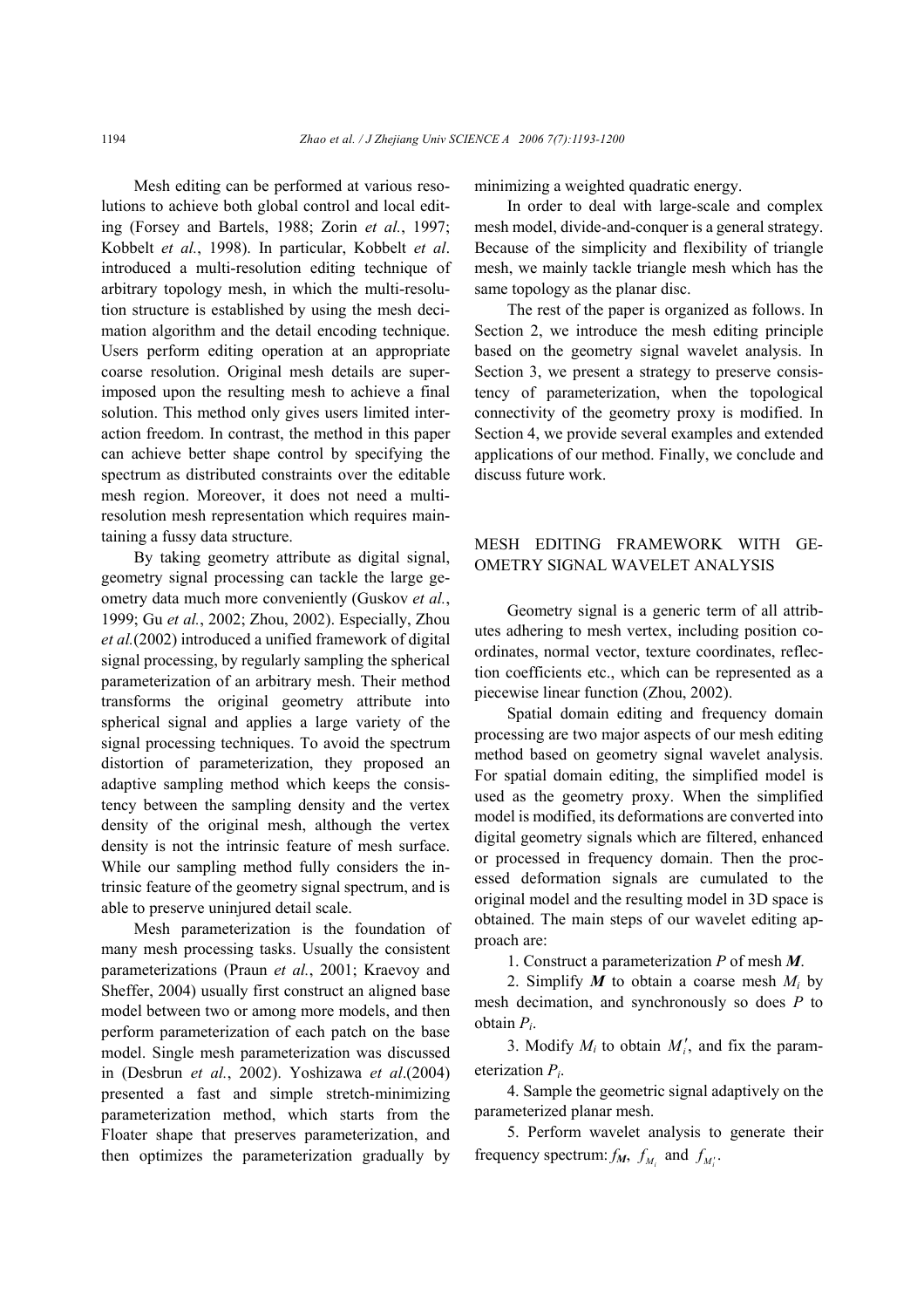6. Combine the above three frequency spectra into one.

7. The resulting model *M*′ is obtained from the inverse transformation and the inverse sampling.

If we transfer the deformation signal to the original mesh directly, the result is often unsatisfying. Hence, mesh editing with geometry signal analysis makes use of the reciprocal relation between the signals of the spatial domain and those of the frequency domain. The practical editing operations are processed in spatial domain, while signal filtering and enhancement are processed in frequency domain (Zhao *et al.*, 2004). There are three observations that should be noted:

First, the original model *M*, the proxy model *Mi* and the modified version  $M_i'$  are processed separately. Therefore, the three interrelated models can be replaced by three arbitrary models, among which correspondence are maintained through consistent parameterizations. It can be extended to a general mesh processing framework, as illustrated in Fig.1 (see page 1198).

Second, in Step IV, we can design a frequency synthesizer  $S(f_M, f_M, f_M)$ , with its wavelet inverse transform formula being represented as:

$$
f_{M'}(\mathbf{x}) = \int S(g_M(\boldsymbol{\omega}) \hat{f}_M(\boldsymbol{\omega}), g_{M_i}(\boldsymbol{\omega}) \hat{f}_{M_i}(\boldsymbol{\omega}),
$$
  
 
$$
g_{M_i}(\boldsymbol{\omega}) \hat{f}_{M_i}(\boldsymbol{\omega}) \hat{\psi}(\boldsymbol{\omega}) d\boldsymbol{\omega},
$$
 (1)

where  $\hat{\psi}(\boldsymbol{\omega})$  is a kernel function for wavelet inverse transform, and *g* denotes the filters of the three models.

Various filters and frequency synthesizer can be designed for different purposes. The filters commonly follow  $g_M(\omega) = g_M(\omega)$ , and the frequency synthesizer usually adopts the following:  $f'_{M} + g_{M_i} (f'_{M'_i} - f'_{M'_i})$  $f'_{M_i}$ ) ( $f'$  denotes the filtered spectrum signals). The filter *g* can be written in vector form, whose different components can use different filters.

Third, we use the 2D dyadic discrete wavelet. Spectrum analysis and synthesis are applied to each component of the vector signal.

## ADAPTIVE SAMPLING WITH SPECTRUM PRESERVATION

Once 3D model is flattened over planar region, mesh and the geometry signals carried by it may be distorted. In this section, we present a novel approach on how to minimize the distortion.

#### **Vertex density**

Let  $n(i)$  be the valence of vertex *i*, and  $|M|$  be the number of the vertices on *M*. Let  $A(M)$  and  $A(\Delta)$ denote the total surface area of *M* and the area of the triangle  $\Delta$ , respectively. Let  $T(i)$  be the set of triangles, which is the 1-ring neighborhood domain of the vertex *i*. The vertex density on  $M$  is given by

$$
d_{M}(x) = \begin{cases} (n(i) + 1) / (|M| \sum_{A \in T(i)} A(\Delta) / A(M)), & x \in V_{M}, & (2) \\ \alpha d_{M}(x_{i}) + \beta d_{M}(x_{j}) + \gamma d_{M}(x_{k}), & x \in (i, j, k), \end{cases}
$$

where  $V_M$  is the vertex set of  $M$ ,  $(i, j, k)$  is a triangle on *M*, and  $(\alpha, \beta, \gamma)$  are the barycentric coordinates of x

 $\overline{g}_{_{M_{i}^{\prime}}}$ Frequency **Parameterization** transform Frequency Filter Filter Frequency transform Parameterization \*\* Frequency Edited mesh and Parameterization  $\begin{bmatrix} \text{moversed} \\ \text{marg} \end{bmatrix}$  Parameterization  $\begin{bmatrix} \text{moversed} \\ \text{marg} \end{bmatrix}$  Parameterization  $\begin{bmatrix} \text{marg} \\ \text{marg} \end{bmatrix}$  Parameterization  $\begin{bmatrix} \text{marg} \\ \text{marg} \end{bmatrix}$  Parameterization  $\begin{bmatrix$ terization  $\begin{bmatrix} \text{transform} \\ \text{frequency} \end{bmatrix}$   $\begin{bmatrix} \frac{1}{2} & \frac{1}{2} \\ \frac{1}{2} & \frac{1}{2} \end{bmatrix}$   $\begin{bmatrix} S_M \\ \hat{r}_M \end{bmatrix}$  **Frequency**  $\begin{bmatrix} \text{transform} \\ \hat{r}_M \end{bmatrix}$  **Parameter** Frequency map **Parameterization Parameterization** *P<sup>M</sup>* Mesh *Mi M*′ Original mesh *M*  \*\* Inverse Frequency transform Inverse transform Frequency synthesizer *S* Filter Filter Frequency **Frequency**  $f_M$   $\begin{bmatrix} \overline{c} \\ \overline{g} \end{bmatrix}$   $\begin{bmatrix} \overline{c} \\ \overline{g} \end{bmatrix}$   $f_{M_i}$   $\begin{bmatrix} \overline{c} \\ \overline{g} \end{bmatrix}$  $\hat{f}_M$  **P**  $\stackrel{\text{per}}{g}$  **P**  $\stackrel{\text{per}}{g}$   $\hat{f}_{M_i}$  **P**  $\stackrel{\text{per}}{g}$  $\hat{f}_{_{M_i}}$ ˆ  $f_{M_i^\prime}$ <del>∤⊠</del><br>∦a Mesh M

**Fig.1 Mesh editing diagram based on geometry signal wavelet analysis**  \*\* denotes that their consistent parameterizations are performed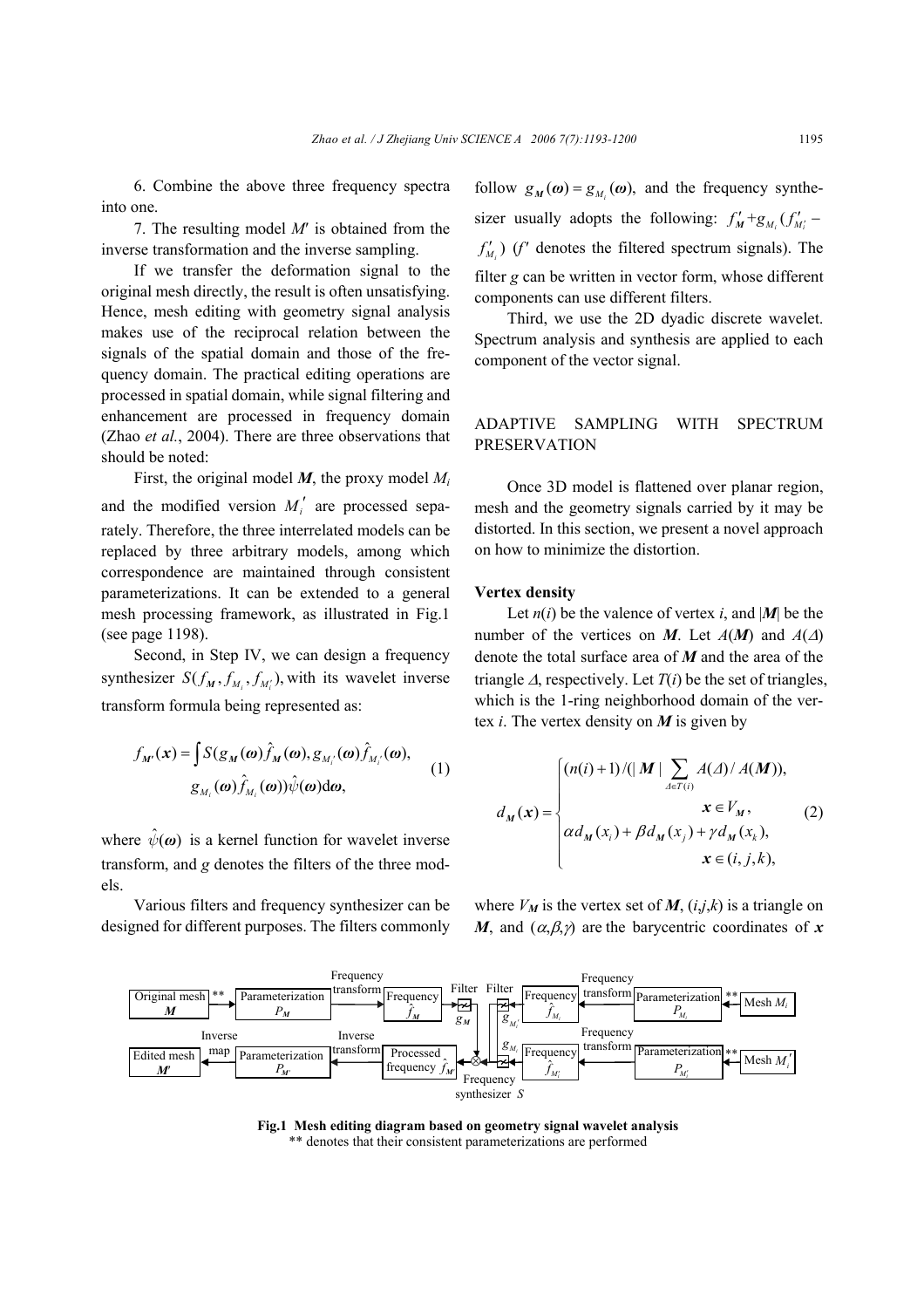with respect to  $(i,j,k)$ . Note that the vertex density is normalized to ensure that it is independent on scale.

## **Parameterization and geometry signal spectrum**

Zhou (2002) discussed the difference of spectral signal carried on the planar curves when the topology homogeny transformation is performed. He concluded that the vertex density distribution of the sampling mesh should be consistent with that of the original mesh.

As illustrated in Fig.2, a set of shape points spans a continuous curve. Accordingly, the distribution of the shape points should not affect the sampling of the original curve. The discrete sampling of the continuous curve can include the following cases:

(1) Sampling sparsely where the curvature is less, and densely where the curvature is large, e.g., the curve segment *AB* in Fig.2.

(2) Sampling along the curve uniformly, e.g., the curve segment *CD* in Fig.2.

(3) Contrary to Case (1), sampling sparsely where the curvature is large and densely where the curvature is less, e.g., the curve segment *BC* in Fig.2.



**Fig.2 Three sampling cases (***AB***,** *BC***,** *CD***) of a continuous curve**

We can see that the adaptive sampling should not depend on the vertex density distribution. The right way is to sample the given curve uniformly along the parameter axes, which keeps the spectrum of the new signal the same as that of the original curve, just like the sampling method of curve segment *CD*.

The key observation in curve cases can be applied to the spatial surface. Let  $M_R$  be a resampled 3D model. If the vertices of  $M_R$  are distributed uniformly, the sampling signals can preserve well the original feature. There exists a bijection <sup>Π</sup>*M*-*R* between the original mesh *M* and the sampling one *R*. The vertices on *R* are adjusted iteratively and symmultaneously those on  $M_R$  are updated until the following inequality is satisfied (Zhou, 2002):

$$
|R|^{-1} \sum |D_M (H_{M-R}^{-1}(\{i\})) - \overline{D}_{M_R}| < \varepsilon, \ i \in R, \quad (3)
$$

where  $\overline{D}_{M_R} = \sum_{i \in R} D_M ( \overline{H}_{M-R}^{-1}(\{i\})) / |R|$  is the average vertex density of  $M_R$ ,  $\lvert \cdot \rvert$  denotes the number of mesh vertices, and  $\varepsilon$  is a predefined threshold.

## **Adaptive sampling strategy**

Highly uniform resampled mesh brings low spectrum distortion. Usually, the following energy function can be used to guide the optimization of the adaptive sampling mesh.

$$
E(V) = \frac{1}{2} \sum_{i} \sum_{j \in N_i} w(\mathbf{v}_j) || \mathbf{v}_i - \mathbf{v}_j ||^2, \qquad (4)
$$

where  $N_i$  is the set of 1-ring neighborhood of the vertex  $\{i\}$ ,  $v_i \in V_{M_{\nu}}$ , *V* is the set composed of  $v_i$ , and  $\|\cdot\|$ is the  $L^2$ -norm.  $w(v_j)$  is the weight function (shape function). Precisely, the weight function is

$$
w(\mathbf{v}_j) = \frac{\overline{D}_{M_R} + p}{D_{M_R}(j) + p}, \ p \in \mathbb{R}^+, \tag{5}
$$

where  $D_{M_n}(j)$  is the vertex density at vertex  $\{j\}$  in  $M_R$ , and  $\overline{D}_{M_R}$  is the average vertex density of  $M_R$ . When  $D_{M_{\alpha}}(j)$  is less than  $\overline{D}_{M_R}$ ,  $w(\mathbf{v}_i)$  is greater than 1, and the vertex  $\{i\}$  comes near to  $\{i\}$ .

By our consistent parameterization, a corresponding planar point can be found timely for each vertex in the original 3D mesh. Since the point on the parametric plane can be adjusted effectively, an optimization is carried out on the parametric domain.

First, we assume that  $u_i \in V_R$ , which corresponds to  $v_i$ .  $v_i$  is located in the triangle  $T=\Delta q_1q_2q_3$  of the original model,  $u_i$  is located in the triangle  $T =$  $\Delta p_1 p_2 p_3$  of the parameterization mesh, and *T'* corresponds to *T*. The barycentric coordinates of  $u_i$  are  $(\alpha_i, \beta_i, 1-\alpha_i-\beta_i)$ , where  $\alpha_i \leq u_i, p_2, p_3 \geq /A$ ,  $\beta_i \leq u_i, p_3, p_1 \geq /A$ , and *A* is the area of *T*′. So it is known that there is an affine mapping between  $u_i$  and  $v_i$ .  $S: \mathbb{R}^2 \rightarrow \mathbb{R}^3$ , and

 $v_i = S(u_i) = \alpha_i q_1 + \beta_i q_2 + (1 - \alpha_i - \beta_i) q_3$ .

In order to make vertices on the resampled mesh as uniform as possible, the energy function  $E(V)$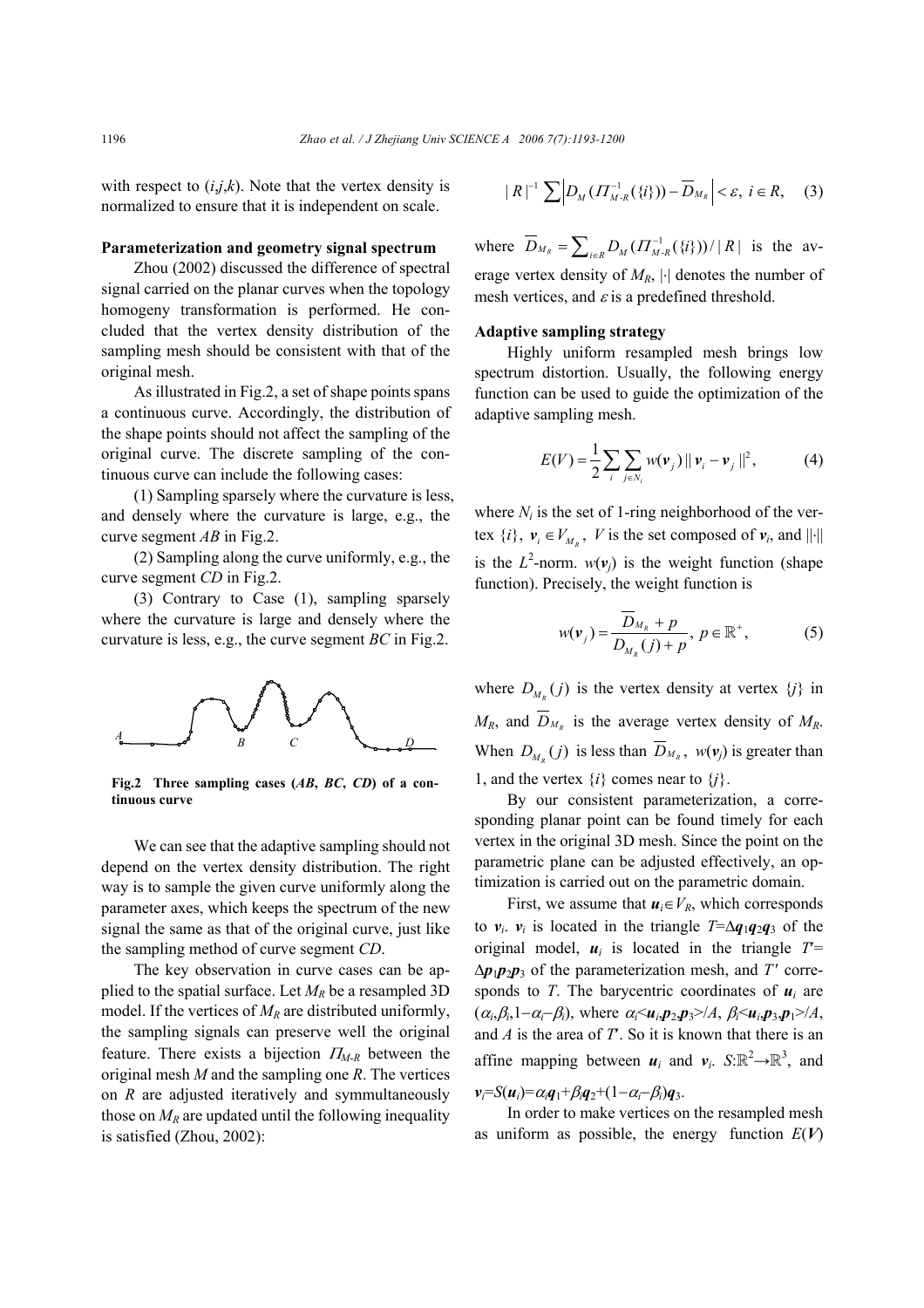should be minimized. It means that ∂*E*/∂*ui*=0 should be satisfied. Therefore, we have:

$$
\sum_{j \in N_i} \left\{ (w(S(\boldsymbol{u}_j)) + w(S(\boldsymbol{u}_i))) \left( \left( \frac{\partial S}{\partial \boldsymbol{u}_i} \right)^T (S(\boldsymbol{u}_i) - S(\boldsymbol{u}_j)) \right) + \frac{1}{2} \left( \left( \frac{\partial S}{\partial \boldsymbol{u}_i} \right)^T \frac{\partial w}{\partial S} \right) || S(\boldsymbol{u}_j) - S(\boldsymbol{u}_i) ||^2 \right\} = 0.
$$
\n
$$
(6)
$$

From Eqs.(2) and (5), when the sampling mesh is dense enough, the polygon constructed by the 1-ring neighborhood of  $\{i\}$  is planar approximately, and the shape function  $w(v_i)$  does not vary sharply with the movement of  $v_i$  in the polygon. That is  $\partial w / \partial S = (0,0,0)^T$ . Let  $\mathbf{u}=(s,t)^T$ , we have:

$$
\begin{cases}\n\frac{\partial S}{\partial s} = (\boldsymbol{q}_1(p_{2,2} - p_{3,2}) + \boldsymbol{q}_2(p_{3,2} - p_{1,2}) \\
+ \boldsymbol{q}_3(p_{1,2} - p_{2,2}))/2A), \\
\frac{\partial S}{\partial t} = (\boldsymbol{q}_1(p_{3,1} - p_{2,1}) + \boldsymbol{q}_2(p_{1,1} - p_{3,1}) \\
+ \boldsymbol{q}_3(p_{2,1} - p_{1,1}))/2A).\n\end{cases} (7)
$$

Denote ∂*S*/∂*ui*=*M*, where *S* is a 3-vector, and *M* is a 3×2 matrix. Let

$$
\mathbf{B} = 2A \frac{\sum_{j \in N_i} \{ (w(\mathbf{v}_j) + w(\mathbf{v}_i)) (\mathbf{M}^\mathrm{T} \mathbf{v}_j) \}}{\sum_{j \in N_i} (w(\mathbf{v}_j) + w(\mathbf{v}_i))},
$$

then Eq.(6) can be transformed into:

$$
\langle \boldsymbol{u}, \boldsymbol{p}_2, \boldsymbol{p}_3 \rangle (\boldsymbol{M}^{\mathrm{T}}(\boldsymbol{q}_1 - \boldsymbol{q}_3)) + \langle \boldsymbol{u}, \boldsymbol{p}_3, \boldsymbol{p}_1 \rangle (\boldsymbol{M}^{\mathrm{T}}(\boldsymbol{q}_2 - \boldsymbol{q}_3))
$$
  
=  $\boldsymbol{B} - \langle \boldsymbol{p}_1, \boldsymbol{p}_2, \boldsymbol{p}_3 \rangle (\boldsymbol{M}^{\mathrm{T}}\boldsymbol{q}_3).$  (8)

Denote  $T({\bm{q}_1} - {\bm{q}_3})$  $T(q_2 - q_3)$  $C = \left( \frac{M^{T}(q_1 - q_3)}{M^{T}(q_2 - q_3)} \right),$  $M^{\text{T}}(q, -q_3)$ , and  $B'=B \leq p_1, p_2, p_3 > M^{\text{T}}(q, -q_3)$ 

 $\times (M^Tq_3)$ . The solution of Eq.(8) is as follows

$$
u = \frac{1}{Deno} (D_1 p_1 + D_2 p_2 + D_3 p_3) \odot B'_1 + p_3, \quad (9)
$$

where

$$
\boldsymbol{D} = (C_{22} - C_{12}, -(C_{21} - C_{11}), (C_{21} - C_{11}) - (C_{22} - C_{12})),
$$

*Deno* = 
$$
-\begin{vmatrix} 1 & 1 & 1 \ p_{11} & p_{21} & p_{31} \ p_{12} & p_{22} & p_{32} \end{vmatrix} |C|,
$$

and  $\odot$  denotes the element-by-element product of the two vectors.

The new weights should be updated in each iteration until  $||u^{l+1} - u^l|| \leq \varepsilon$ , where  $\varepsilon$  is a user-specified threshold. In general, when a 1-ring neighborhood polygon on sampling mesh spans several triangles of the parameterization mesh, the affine transformation *S* should be updated instantly in every iteration. After the iteration is fulfilled, the resulted sampling mesh in plane is what we need.

## IMPLEMENTATIONS AND ALGORITHM EX-**TENSIONS**

All the algorithms in the paper have been implemented using VC++ 7.0. A modified Half-Edge data structure without inner loop is adopted to represent triangle mesh. All the examples are produced by our prototype system. In general, some preprocessing tasks, such as global parameterization and generation of the adaptive sampling mesh, are performed first, and our editing algorithm can achieve the response speed in real time.

#### **Adaptive sampling**

We have achieved the adaptive sampling method. Fig.3 (see page 1198) shows the compared results of the three methods, our adaptive sampling, the evenly regular sampling method and the sampling by (Zhou, 2002). Fig.3a is the original model. Figs.3b~3e are the results of our method, Figs.3f~3i are the results of the regular method and Figs.3m~3p are the results of (Zhou, 2002).

The local compared results of our method and (Zhou, 2002) are illustrated in Fig.4 (see page 1199).

#### **Mesh deformation**

By using Daubechies 3 wavelet base functions and setting different filters, a set of editing results is produced, shown as Figs.5a~5e. The wavelet transform constructed from compactly supported wavelet basis, is local transformation on the time-frequency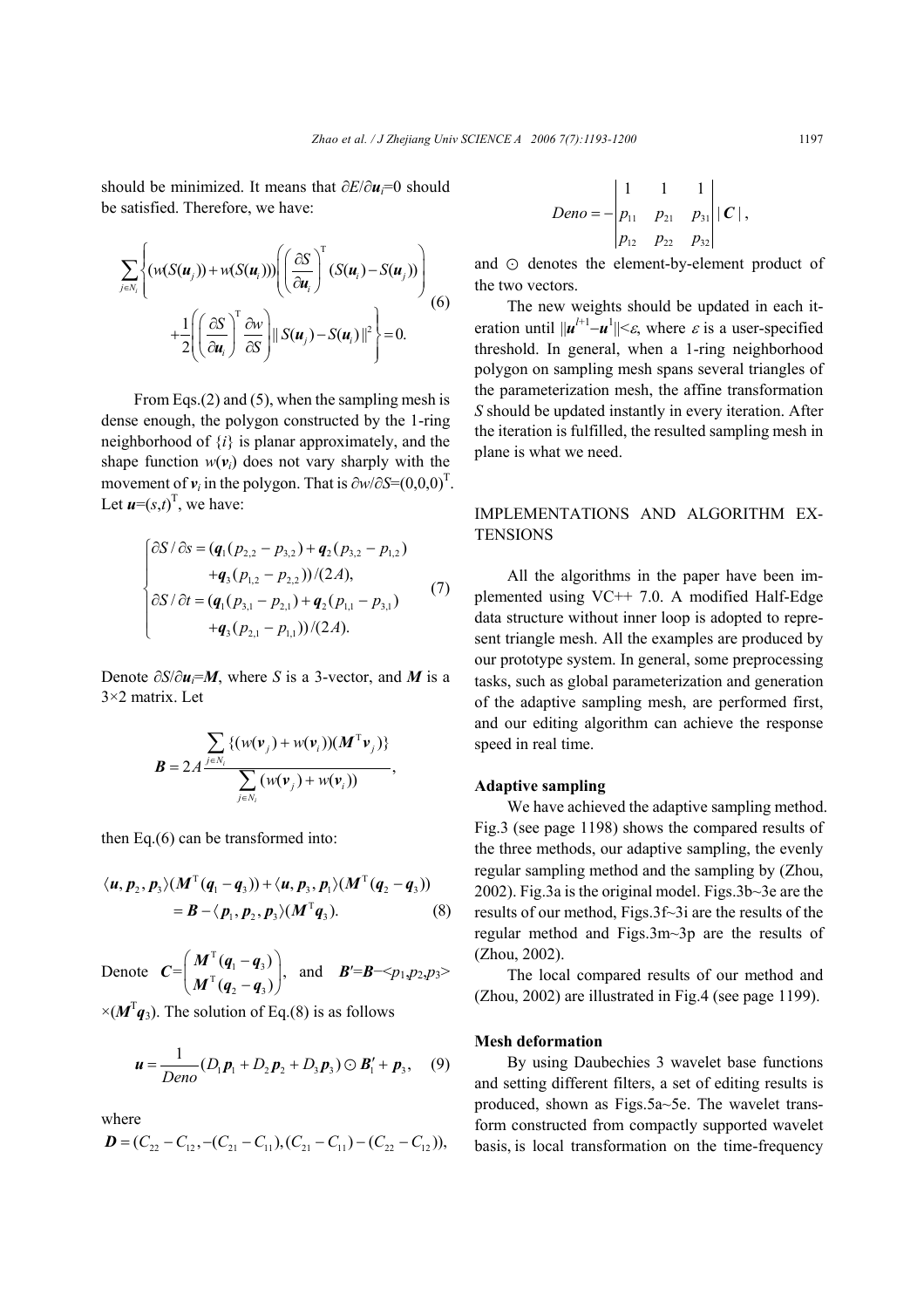

**Fig.3 The compared results of the three methods: our adaptive sampling, the regular sampling and the sampling by (Zhou, 2002). (a) is the original model; (b) is the model of our method, and (c)~(e) are the three different filtering**  results of our method; (f) is a regular resample mesh, and  $(g)$   $\sim$  (i) are the three different filtering results; (m) is the **model of (Zhou, 2002), and (n)~(p) are the three different filtering results; (j) is the parameterization of (a); (k) and (l) are the resample meshes of the (b) and (m), respectively; (c), (g), (n) are used by the same filtering method, and so do (d), (h), (o) and (e), (i), (p)** 



**Fig.5 Wavelet editing results of the crocodile head model. (a)~(e) Wavelet editing results with different filters; (f)~(h) Editing results with different filters on the head horn and the face horn; (i) The editing result based on Haar wavelet; (j) The Fourier editing result. The zoom-in region shows some unexpected wrinkles and drapes** 



**Fig.6 Detail transferring. (a) YODA model; (b) Apple model; (c), (d) The editing results of wavelet-based method and Fourier-based method, respectively; (e), (f) Consistent parameterizations of YODA and Apple**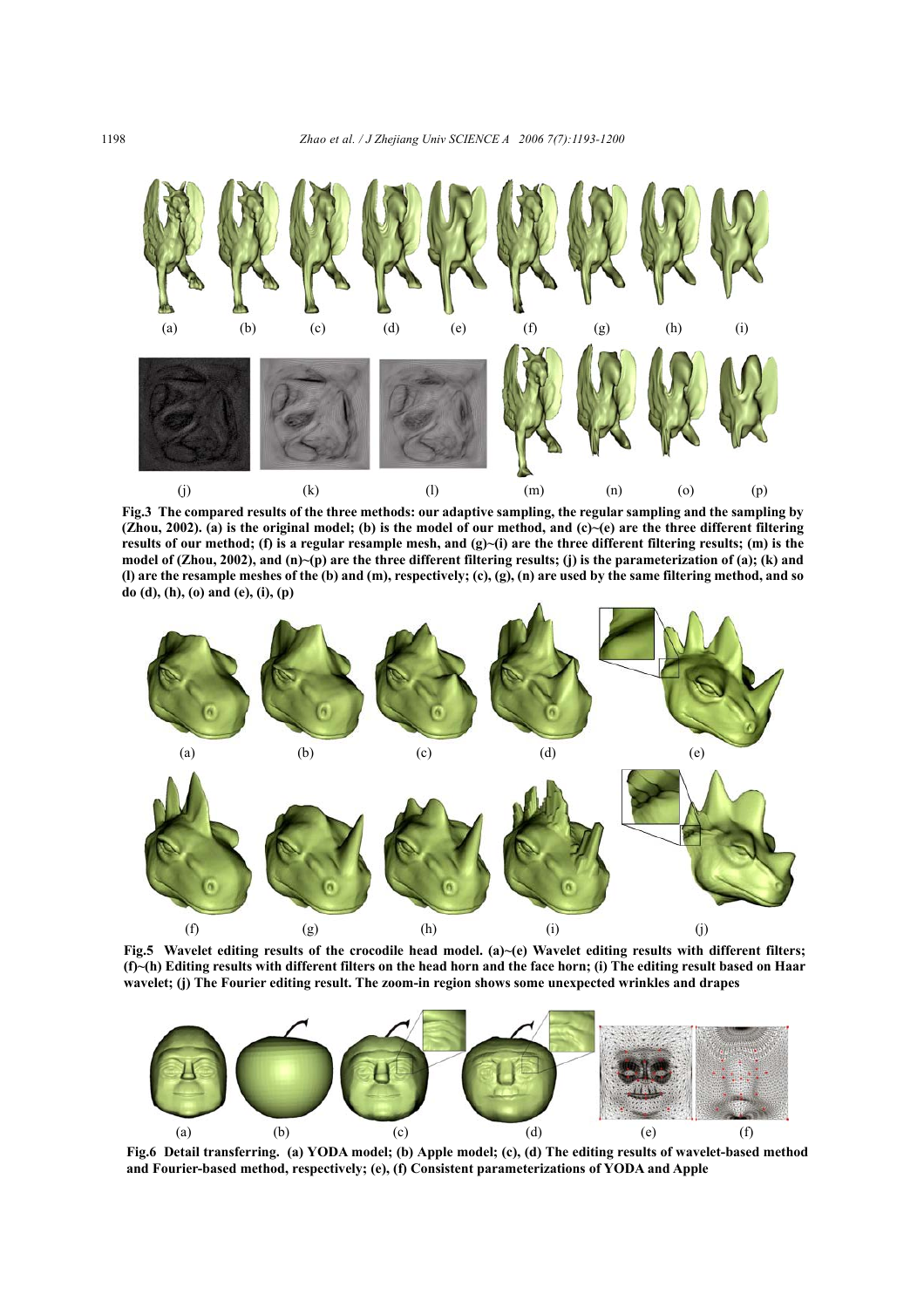

**Fig.4 The adaptive sampling mesh is obtained by (a) our method and (b) the one by Zhou (2002).**

domain. Therefore, local high and low frequency components can be decomposed efficiently from geometry signals by multi-scale resolution analysis. Compared with the Fourier spectrum editing approach, the wavelet editing separates the local and global information better. And after such processing as filtering and enhancement, the wavelet editing can obtain more desirable results. The offset in frequency domain of the wavelet space corresponds to its space position. Hence it is convenient to process sub-regions respectively. The Fourier spectrum editing approach readily produces blurred detail, unexpected wrinkles and drapes, as shown in Fig.5j (see page 1198). Yet the wavelet editing can avoid those problems. The wavelet editing framework allows us to adopt different wavelets in different regions. The flexibility can enrich editing results, as illustrated in Figs.5f~5h. Using Haar wavelet to filter, we get a special editing effect shown in Fig.5i.

#### **Detail transferring**

The local detail of the 3D model corresponds to the high frequency component. Therefore, the high frequency component can be used as deformation signal and can be cumulated to the object model by the wavelet editing approach. Exactly speaking, in order to transfer the detail of  $M_a$  to  $M_b$ , we assume that  $M_{a'}$  is the high frequency component of  $M_a$  that is filtered to. By replacing the signal suffixes of the wavelet editing formula as follows:  $M_b \leftarrow M$ ,  $M_a \leftarrow M'_i$ ,  $M_{a'} \leftarrow M_i$ , we use indiscriminately the wavelet editing flow. Fig.6 shows the result that YODA's face details are transferred to the Apple model. For comparison, we also show the result of the Fourier editing. It turns out that the wavelet editing is superior to the Fourier editing, and the resulted detail of the former is finer than that of the later.

### CONCLUSION AND FUTURE WORK

To fight against the shortcomings of traditional method of triangle mesh editing, we propose a unified framework of mesh editing method with the geometry signal wavelet transformation. In order to sketch the edited region correctly, we introduce a strategy of mesh editing method by the consistent parameterization. According to the relationship between sampling and frequency preservation of geometry signal, we put forward a new adaptive sampling method. Our method combines the advantages of spatial domain with the one of frequency domain, which can directly manipulate the simplified mesh. Moreover, the manipulation is easy and uniform. The inherent procedure pattern of deformation transferring and filtering is efficient and concise. Experiments showed that our editing method prefers to extract geometry detail and tailors the filter in different regions.

Our future work is to amend such key technologies as consistent parameterization and adaptive sampling. It is aimed at attempting to find other analysis tools and to exploit such research as the accelerated algorithm of programmable hardware GPU.

## **References**

- Desbrun, M., Meyer, M., Alliez, P., 2002. Intrinsic parameterizations of surface meshes. *Computer Graphics Forum*, **21**(3):209-218. [doi:10.1111/1467-8659.00580]
- Forsey, D.R., Bartels, R.H., 1988. Hierarchical B-spline refinement. *Computer Graphics Proceedings, (SIG-GRAPH'88)*, **22**(4):205-212. [doi:10.1145/378456. 378512]
- Gu, X.F., Gortler, S., Hoppe, H., 2002. Geometry images. *ACM Trans. Graph (SIGGRAPH'02)*, **21**(3):355-361.
- Guskov, I., Sweldens, W., Schröder, P., 1999. Multiresolution signal processing for meshes. *Computer Graphics (SIGGRAPH'99)*, **33**:325-334.
- Kobbelt, L., Campagna, S., Vorsatz, J., Seidel, H.P., 1998. Interactive multiresolution modeling on arbitrary meshes. *Computer Graphics (SIGGRAPH'98)*, **32**:105-144.
- Kraevoy, V., Sheffer, A., 2004. Cross-parameterization and compatible remeshing of 3D models. *ACM Trans. Graph.*, **23**(3):861-869. [doi:10.1145/1015706.1015811]